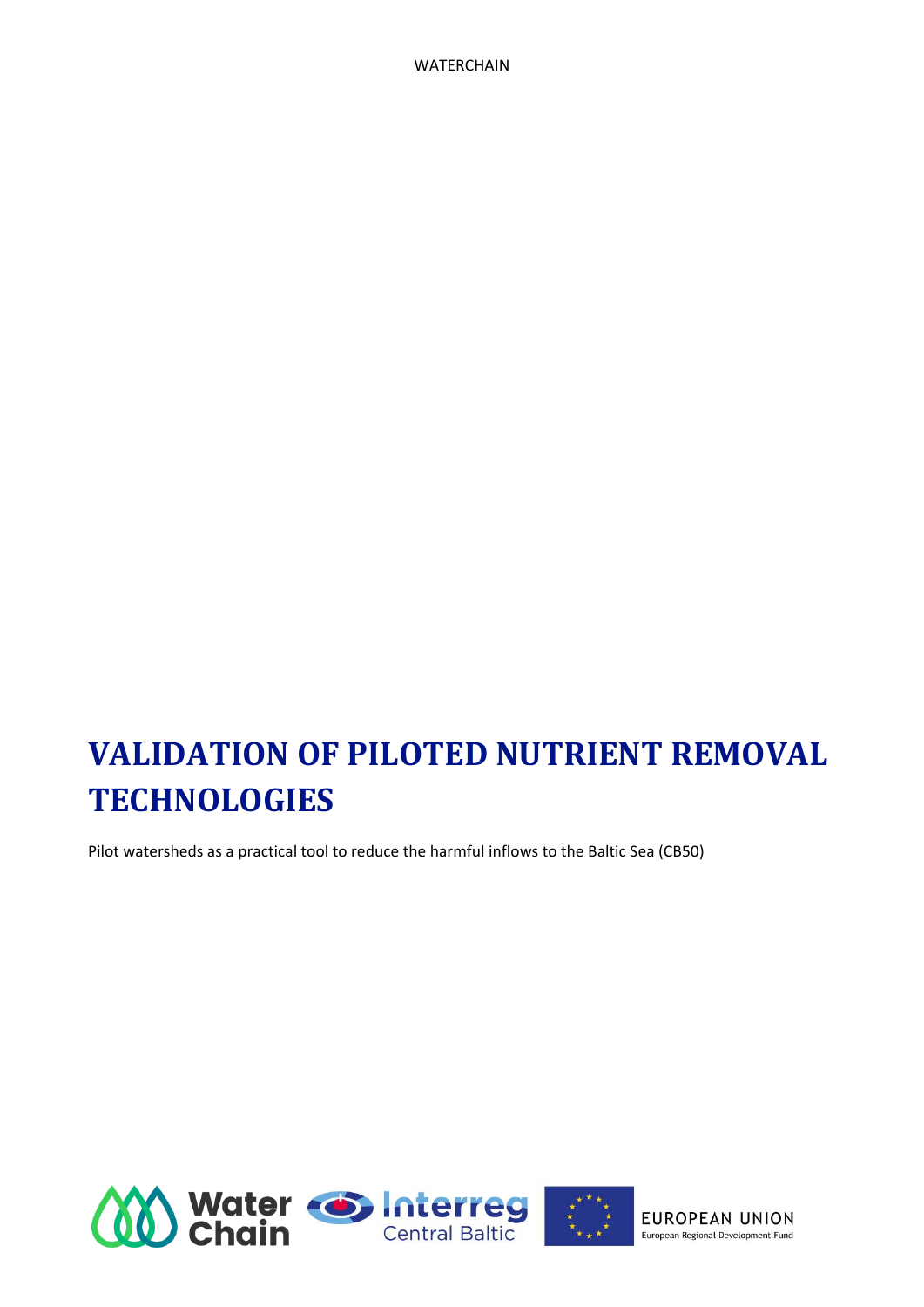This report refers pilot demonstration actions for nutrient removal in WaterChain project. During project six separated nutrient reduction units were tested in field experiments in Finland and in Latvia. In addition, hydraulics of nutrient reduction filter was tested in laboratory circumstances in Estonia. All described actions were performed on a time scale from 10/2015 to 6/2018. Different phosphorus reduction methods are presented at general level with operating principles and effectivity results.

## **1.1. Pyhäjärvi Institute, Finland**

## **Description of method and operating principles**

PJI designed and constructed two demonstration filters with different operation principles. Both filters are situated in River Eurajoki pilot watershed in water sources of high concentration of phosphorus (picture 1.) originating in arable land. Kainu filter was built established in September 2016 to open ditch and Pere filter in underground drainage pipe in spring 2017. Pere filter was modified from cartridge filter to down to top model due to operational challenges in January 2018. In both filters filtering material is Nordkalk Ca(OH)<sub>2</sub>, which could be recycled in arable land (Lahti Lakes 2018).

Kainu small scale filter operates as a down to top filtering system. Waters from ditch above are forced to emanate through layers of mass containing Nordkalk Ca(OH)<sub>2</sub> granules and crushed stone in relation 50/50 (picture 3). Granules restrain phosphorus and crushed stone mass enables comprehensive dispersion of incoming water, in order to increase reactive surface of granules. Filter operates by gravity and no external power for e.g. pumping is needed. Treated water exits through discharge pipe to drain. Filter structure is designed to tolerate extreme weather conditions such as overflow situations.

Pere filter was modified from cartridge filter to down to top box filter. It is situated after underground ditch. Waters to filter are conducted from field. In coming water contains high concentrations of Phosphorus. Filtering material is 100 % Nordkalk Ca(OH)<sub>2</sub> granules.

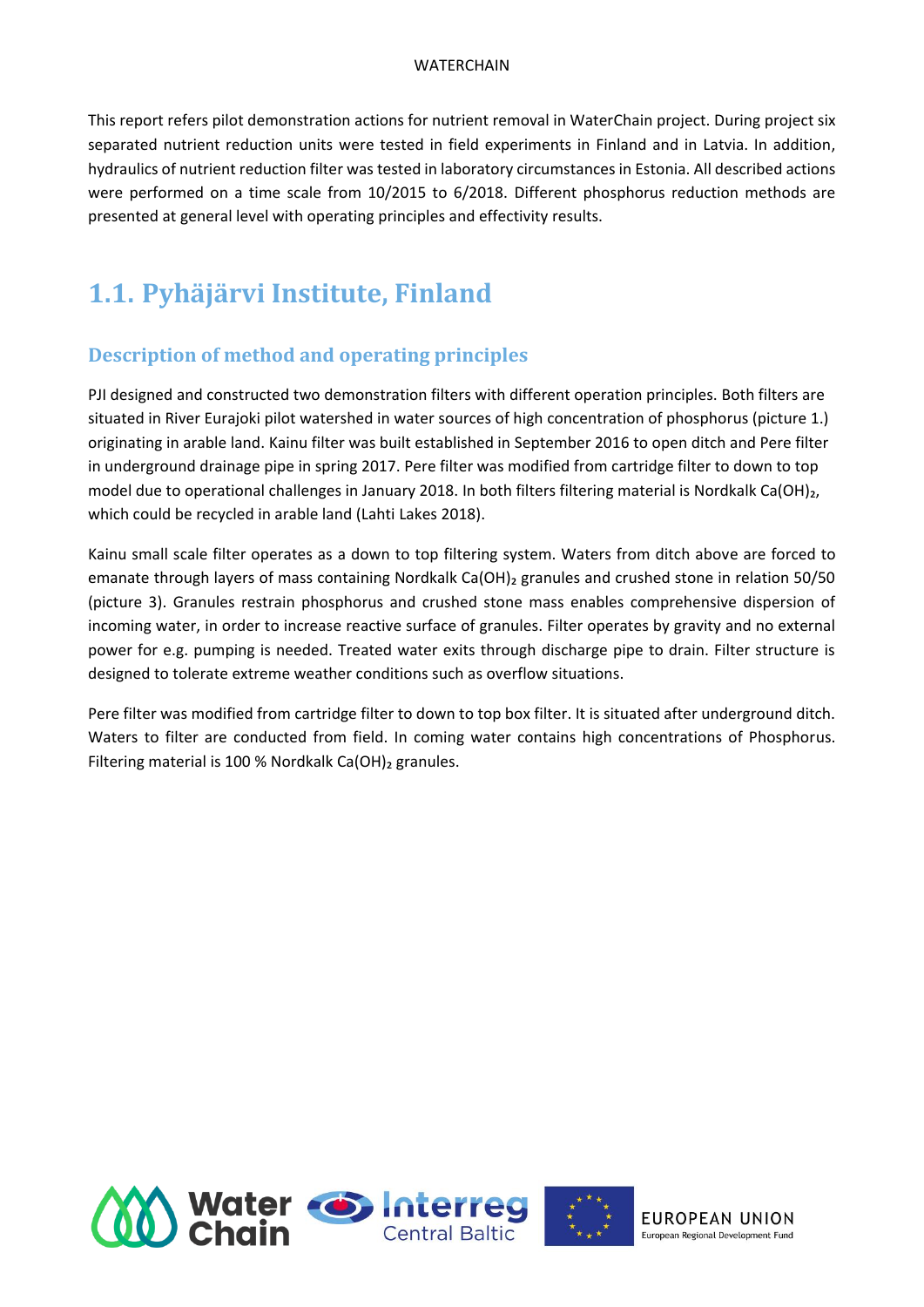

*Picture 1. Location of pilot demonstration sites in pilot watershed (1. Kainu and 2. Pere).*

### **Results**

Both filters contain Ca(OH)<sub>2</sub> granules which effectivity is based on rise of pH in water. According to water sampling, reduction of dissolved phosphorus for Kainu filter during sampling period was about 31 % in average (Picture 3.) However, effectivity in reduction of dissolved phosphorus remain in quite modest level. Technically filter itself seem to operate well.



*Picture 3. Reduction of dissolved Phosphorus in Kainu filter.*

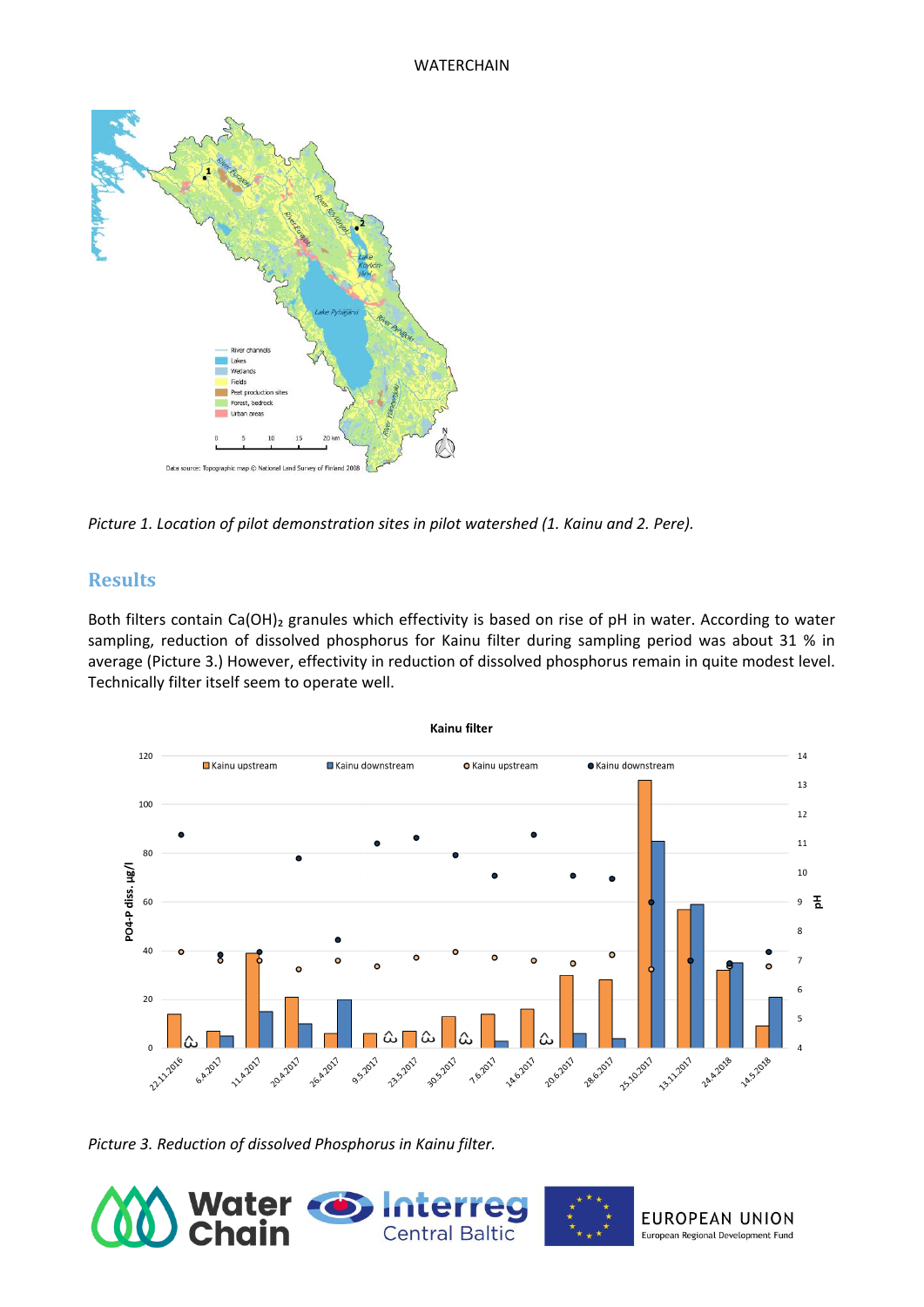Pere filter was updated to down to top box filter in January 2018 and amount of water samples remained low related to unfavorable sampling conditions (picture 4.). Never the less filter reduction of dissolved phosphorus remained in very low level (average 2 %).



*Picture 4. Reduction of dissolved Phosphorus in Pere filter.*

### **Conclusions and recommendations**

The ditch bottom filter type is suitable method for reduction of dissolved phosphorus in small ditches with low flow and high concentrations.

Box filter type is suitable for low flow underground drainage pipes. However, in this project challenges were faced especially with the box filter. Malfunction of box filter models tested in the project was related to operation of filtering material. Box filter was filled with 100 % Ca(OH)<sub>2</sub> granules. Further studies revealed that Ca(OH)<sub>2</sub> granules needs always adhesive material or post filtering to enable adsorption of phosphorus (Oral acknowledge, Anne-Mari Aurola, Nordkalk) More technical development of box filter with different adhesives is needed before box filter could be recommended to wider use.

Both filters need expertise in designing and implementation. Actual maintenance actions are in low level. Efficiency of filters have to be monitored by water sampling in order to gain understanding of operation. Random checks are needed to secure error-free operation e.g. stability of structures.

### References

Lahti Lakes 2018: Abstract and Schedule. June 4.-6. 2018, Lahti, Finland.

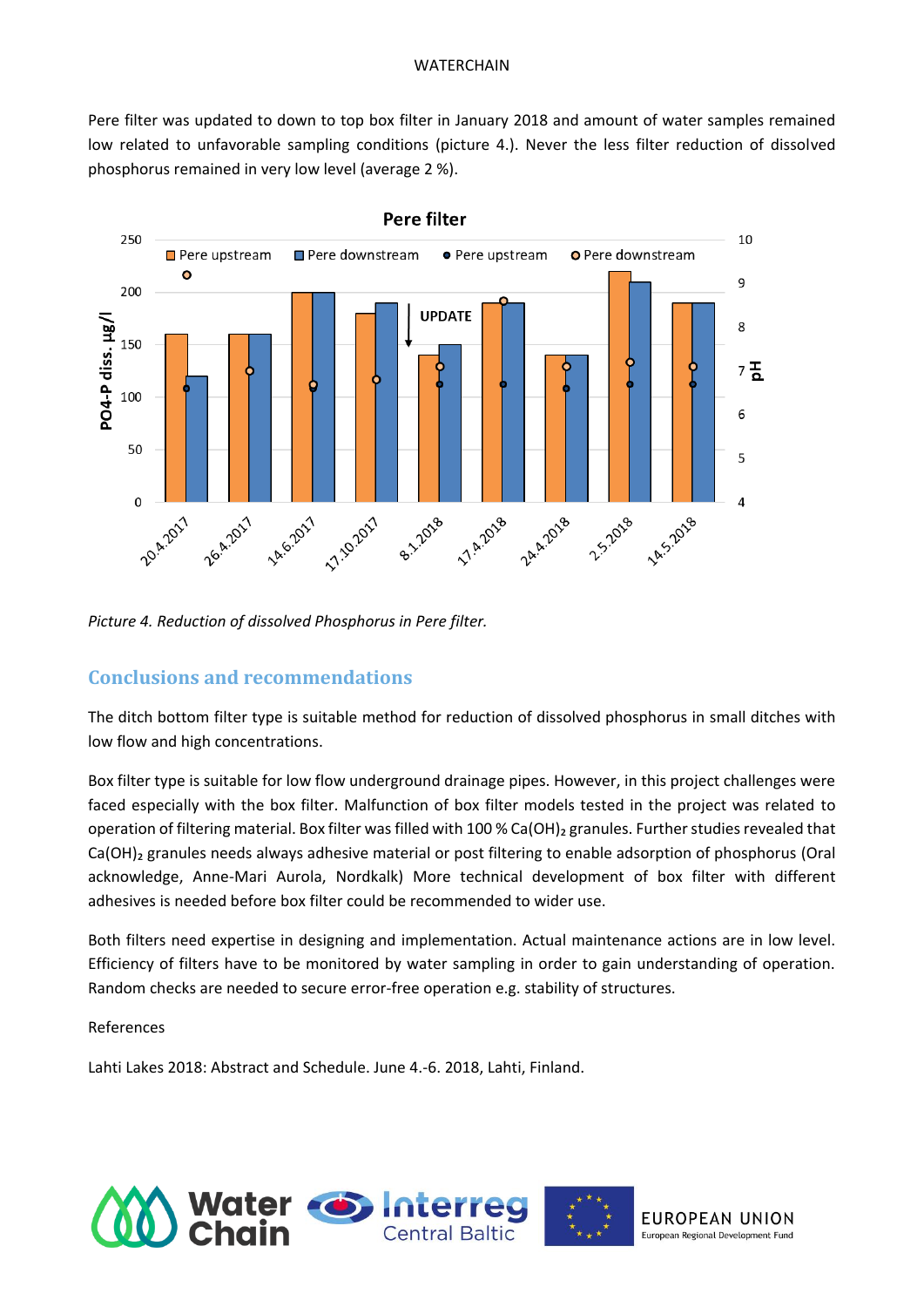## **1.2. Turku University of Applied Sciences, Finland**

## **Description of method and operating principles**

Nutrient hot spots identified by the map survey have been verified with limited water sampling. Water samples were taken to compare nutrient levels of possible hot spots. Samples were analysed for total phosphorus, dissolved phosphate, total nitrogen, suspended solids, conductivity and pH.

Two small sized phosphorus precipitation devices were installed in nutrient load hot spots of Aurajoki river catchment. The device uses ferric sulfate (Kemira Ferrix-3) to convert dissolved phosphorus into particulate form, sparsely available to algae. Granular precipitant is dosed directly into stream water with dispenser unit originally developed by Aaro Närvänen at MTT (Närvänen et al. 2008). The dispenser devices used at the pilot sites are a small size adaptation of the original dispenser unit.

The dispenser unit consists of a cone shaped polyester dosing headpiece, chemical container, dosing pipe and mounting part (picture 1.). Precipitant is dissolved into stream water from dosing headpiece that is partly submerged in water. At the demonstration sites, V-shaped pipe outflow (demonstration site 1) and V-notch weir (demonstration site 2), was used to change the water level and volume of submerged headpiece in relation to water flow in the ditch. As the flow increases, also the contact with precipitant increases, and more ferric sulfate is dispersed into the stream.



*Picture 1. Chemical dispencer unit*

Both demonstration sites were established at small sized agricultural ditches at the municipality of Lieto. These ditches are located in Savijoki catchment area, which is one of the biggest sub catchments of river Aurajoki (picture 2). The demonstration sites were chosen for pilot studies due to high dissolved phosphorus concentrations, verified by water samples taken from potential nutrient hot spots.

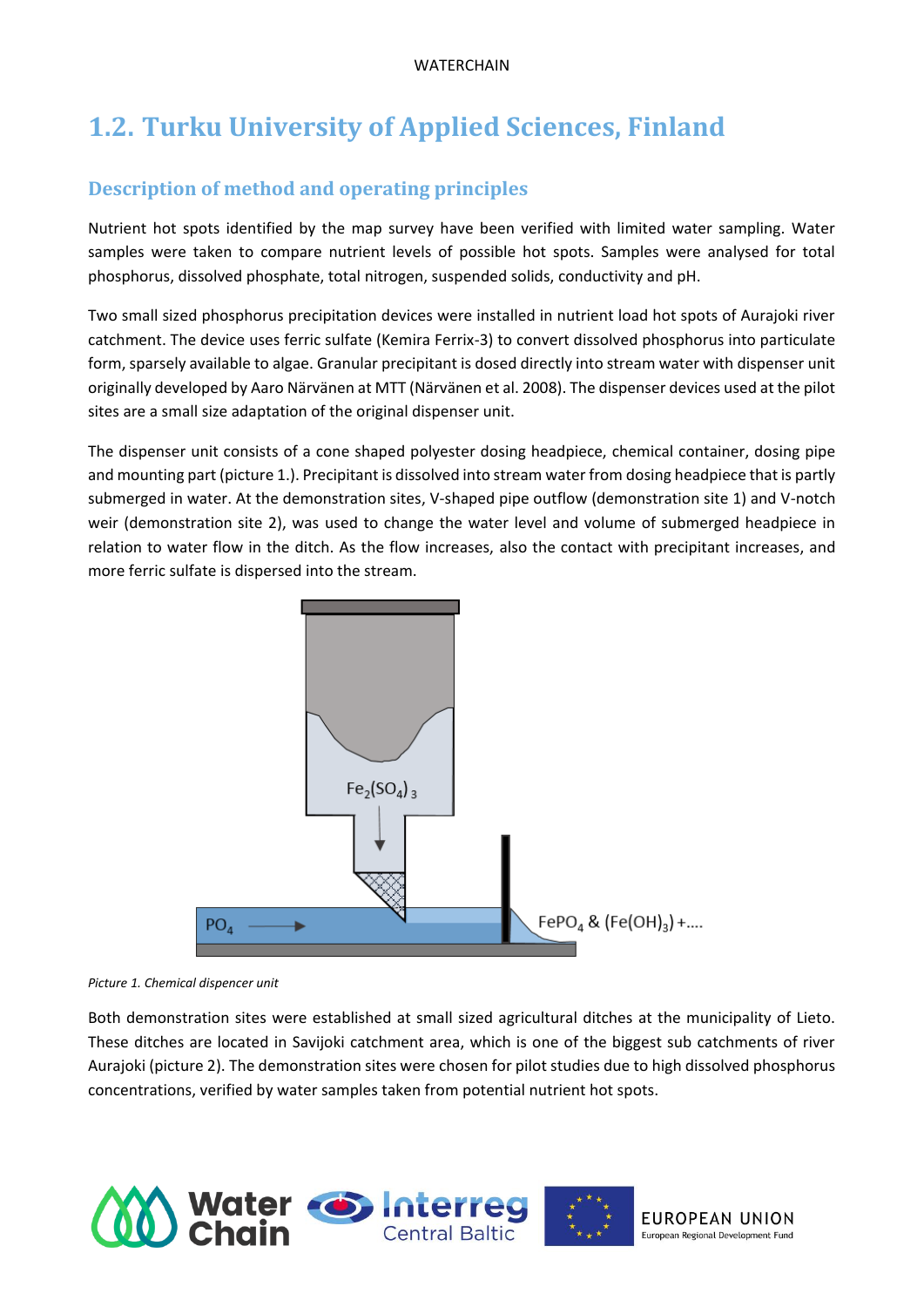Field ditch at demonstration site 1 collects water from a small catchment of under two hectares in size. Catchment area includes horse stable, horse pens, agricultural field and housing. Pilot site 2 is located in a small ditch, downstream from cattle pasture areas of organic cattle farm. Total area of the catchment is 19,4 hectares, including horse stable and horse pens, agricultural field and housing.



*Picture 2. Pilot site locations (●) in Aurajoki catchment area (―). © NLS. Contains data from the National Land Survey of Finland Background map series, 09/2016. Catchment areas, Source SYKE.*

## **Results**

In the phosphorus precipitation efficiency studies, both water samples and online water quality monitoring were utilised. Water samples before and after the phosphorus precipitation units were taken in the efficiency studies of the demonstrated method. These samples were analysed for Tot P, PO4-P, Tot N, TSS, turbidity, pH, conductivity and alkalinity. First water samples for efficiency studies were taken from demonstration site 1 in December 2016. Water quality and discharge measurements in demonstration site 2 started in the summer 2017. Sampling has been carried out until January of the year 2018.

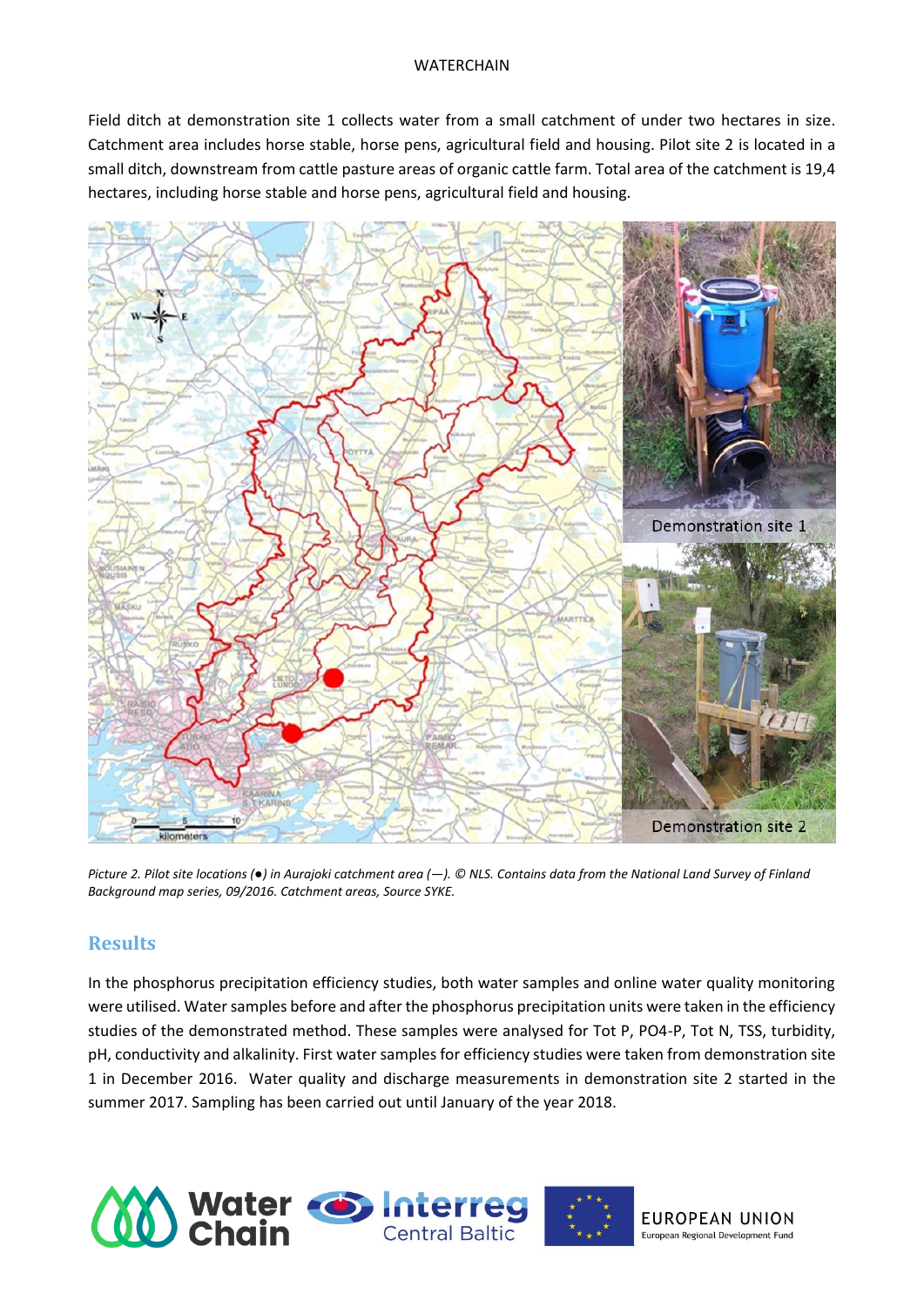According to the water samples taken, ferric sulphate precipitation has reduced significantly the concentrations of dissolved phosphorus in the pilot ditches. Dissolved phosphorus reduction at demonstration site 1 was 85-99 % (average 96 %) and in demonstration site 2 11-98 % (average 66 %) (Figures 1. and 2.).



*Figure 1. Results of dissolved phosphorus concentrations from demonstration site 1 according to water sampling.*

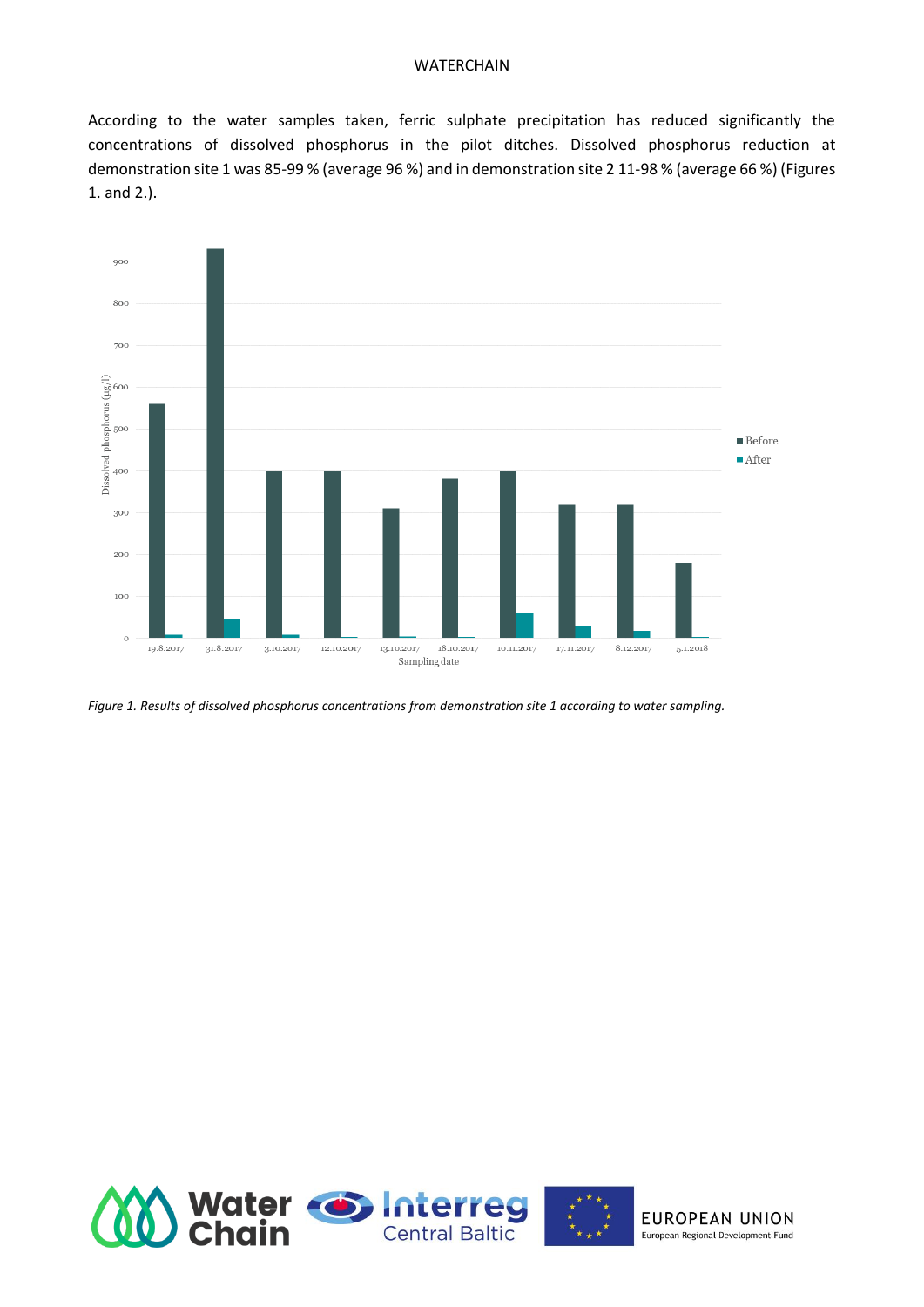

#### *Figure 2. Results of dissolved phosphorus concentrations from demonstration site 2 according to water sampling.*

Because of the chemical properties of Ferric sulphate, pH values were monitored in both demonstration sites. In demonstration site 1 three occasions of low pH (values under 5) were observed. Range in pH values between the samples taken before and after the dosing unit varied from 0,3 to 4,4 units at demonstration site 1 (average 2,19). According to field observations, bigger decrease in pH values was caused by high flow situations in demonstration site 1. It is considered that higher velocity of the flow, in closed pipe structure, caused increased friction to the chemical dispenser, leading to over dosing of the chemical. In demonstration site 2, notable difference in pH did not occur between the sampling points. Changes varied from 0 to 0,3 units (average 0,06).

### **Conclusions and recommendations**

The method was proven to have high reduction rate for dissolved P, when operational and can be recommended for high dissolved P load hotspots. Dissolved phosphorus reduction percentage on both demonstration sites was considerable. Based on the field measurements and observations, the higher reduction percentage on demonstration site 1 was result of higher ferric sulphate dosing ratio. The dispenser unit is easy to install, but selection of suitable site needs practical experience. Regular follow up and skilled maintenance is needed to guarantee wanted operation. Right dosing should be confirmed with pH measurements. Dispenser unit can be implemented with low investment cost and can be considered as a cost-effective method for phosphorus reduction.

During the demonstration site test period some methodical challenges occurred. Because of the hygroscopic properties of ferric sulphate granules, the precipitation chemical clogged several times in dispenser unit dozing pipe and headpiece. Clogging was partly prevented by improving the waterproofness of the chemical

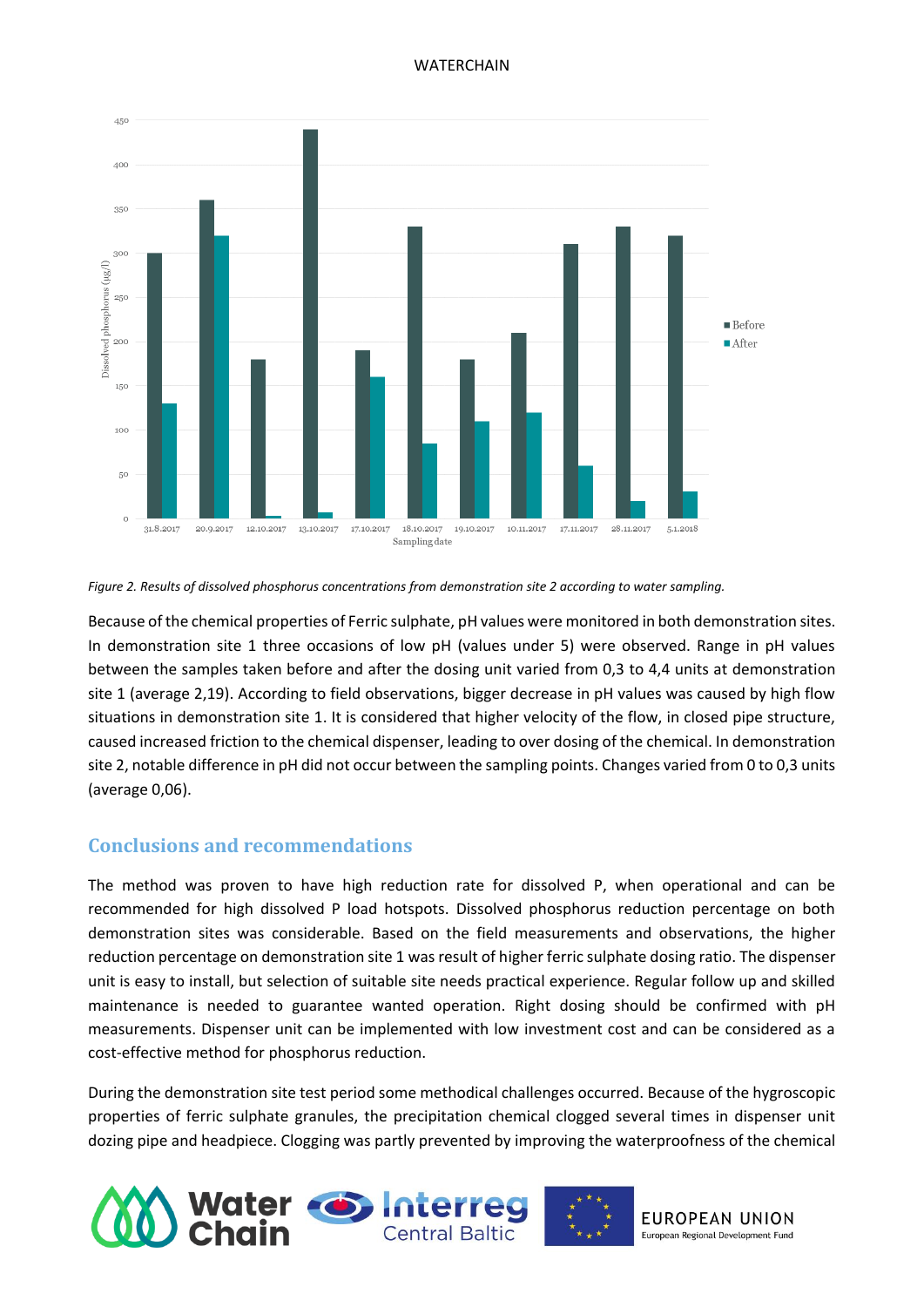container and dozing pipe. Dispenser unit functioning was also limited during winter time due to subzero temperatures and icy conditions. Winter conditions can be seen as a methodical limitation on streams with ice cover, as the function principles on tested method cannot be fulfilled during that period. Dispenser unit maintenance and chemical container filling was considered to be laborious at times. Tested method could be further developed to be more convenient, by improving the properties for more extensive implementation of the method.

Excluding dissolved phosphorus and pH, ferric sulphate precipitation did not affect considerably other analysed water quality parameters. Pilot studies were based on limited amount of parameters analysed from water samples. Further research is needed for evaluation of the environmental effects of used precipitation chemical. Cost-effectiveness of the tested method used on small scale hot spot locations needs to be also evaluated on higher resolution.

### References

Närvänen, A., H. Jansson, J. Uusikämppä., H. Jansson., and P. Perälä. 2008. Phosphorus load from equine critical source areas and its reduction using ferric sulphate. Boreal Environment research 13: 265-274.

Närvänen, A., Uusitalo, R. and Rasa, K. 2012. Ferix-3 annostelun periaate, annostelijan rakentaminen ja hoito.

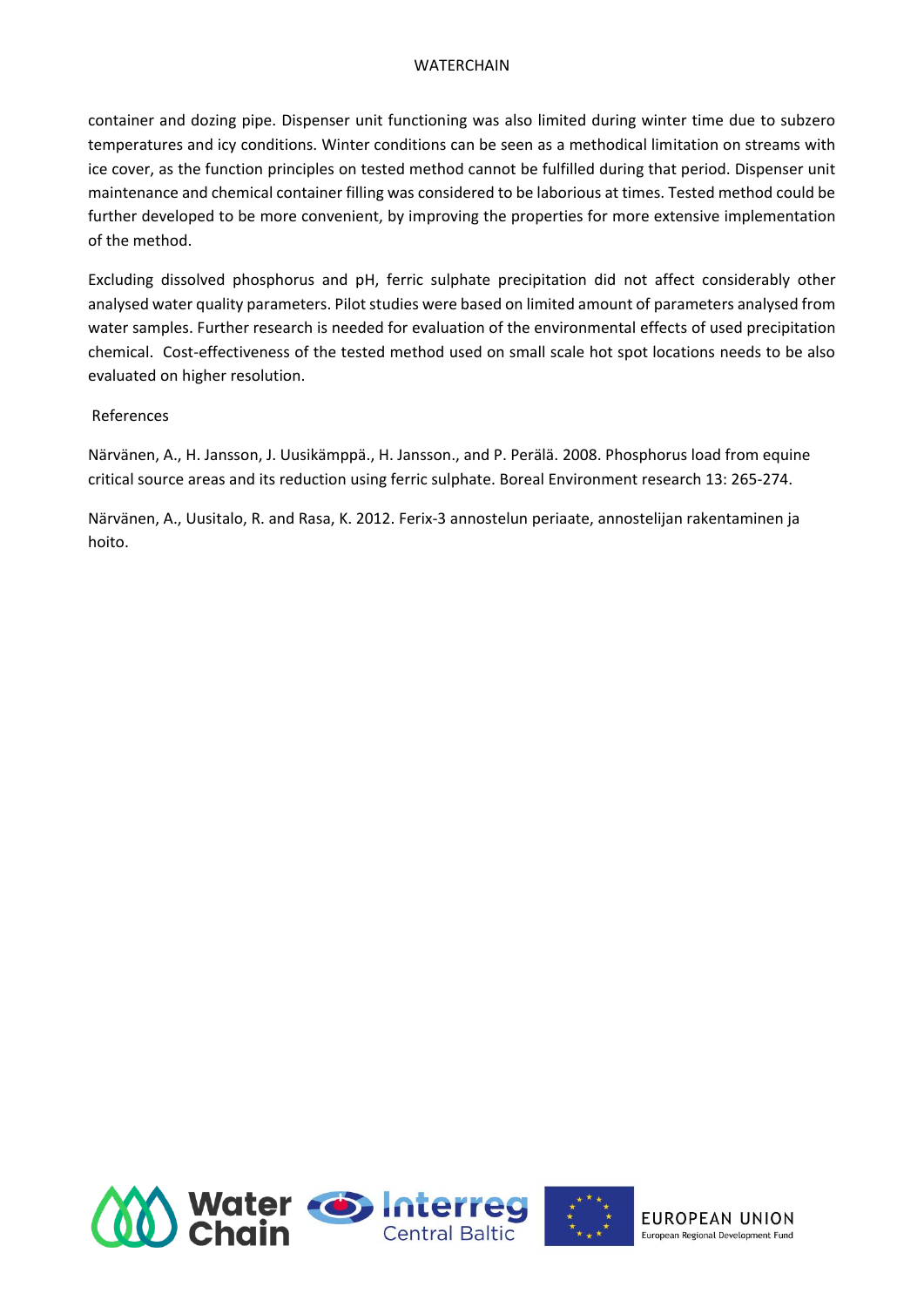## **1.3. Riga Technical University, Latvia**

## **Description of method and operating principles**

RTU pilot is based on a relatively new biological wastewater treatment technology called aerobic granular biomass. This type of technology is usually applied in sequencing batch reactor systems. Comparing with common activated sludge treatment, this technology has many advantages, such as excellent settleability, short settling times for good liquid-solid separation. Within a pilot sludge forms granules, which have stronger microbial structure, good biomass retention, simultaneous phosphate and nitrogen removal, and high resistance to toxicity (Adav et al. 2008 & Li et al 2014).

The main aim of RTU was to evaluate if granulated active sludge technology can be used to remove phosphorus in relatively cold Baltic climate. It is important to understand, that granulated activated biomass technology is only a part of wastewater treatment. Also, activated sludge represents living organisms, which, to work sufficiently, need a proper care and non-toxic wastewater. If treatment cycle is disturbed, most of the sludge will die off and granules will disaggregate.

Because of all abovementioned reasons, unqualified staff cannot handle such technologies.

The technology, tested in project is not an outbreak. Aerobic granulation technology was first time reported in 1997 (Mishina et al 1991). Later followed the world's first pilot-scale research of aerobic granular sludge reactor, so-called Nereda® technology. It was built for real wastewater treatment plant (WWTP) in 2005 in Ede, the Netherlands, consisting of two parallel reactors (De Kreuk 2006). Nowadays SBR type reactors are widespread (WaterChain).

## **Results**

Two parallel aerobic sequencing batch reactors (SBR) were operated WTP Ltd. "Ādaži water".

Each cylindrical SBR had an inner diameter of 0,6 m and a height of 1,53 m, and a working volume of 333 L. Air was provided by an aeration system at treatment plant and air diffuser. The reactors were operated in successive cycles of 4 h each. One cycle consisted of 5 min feeding from the bottom of the reactors, 210 min aeration, 25 min settling. Feeding and discharge of wastewater was conducted simultaneously. The procedures of the reactors operation, including feeding, aerating, setting and discharging, were controlled automatically (Controller, Adrona, Latvia – special design for WaterChain project). The effluent was at the height of 1,18 m from the bottom of the reactors. The reactors were operated at room temperature in range from 4 to 20˚C.

Several ISO methods were used for sample characterization. The pH, EVS, RedOx (Multi 340i SET B, WTW, Germany) and turbidity level (HACH 2100, USA) was monitored, but not controlled.

Chemical oxygen demand (COD), biological oxygen demand (BOD) of influent and effluent, nitrite, nitrate, ammonium and total nitrogen, total and reactive phosphorus concentrations in wastewater and in sludge, and also composition of microorganisms were measured once per two weeks in accredited subcontracted laboratory.

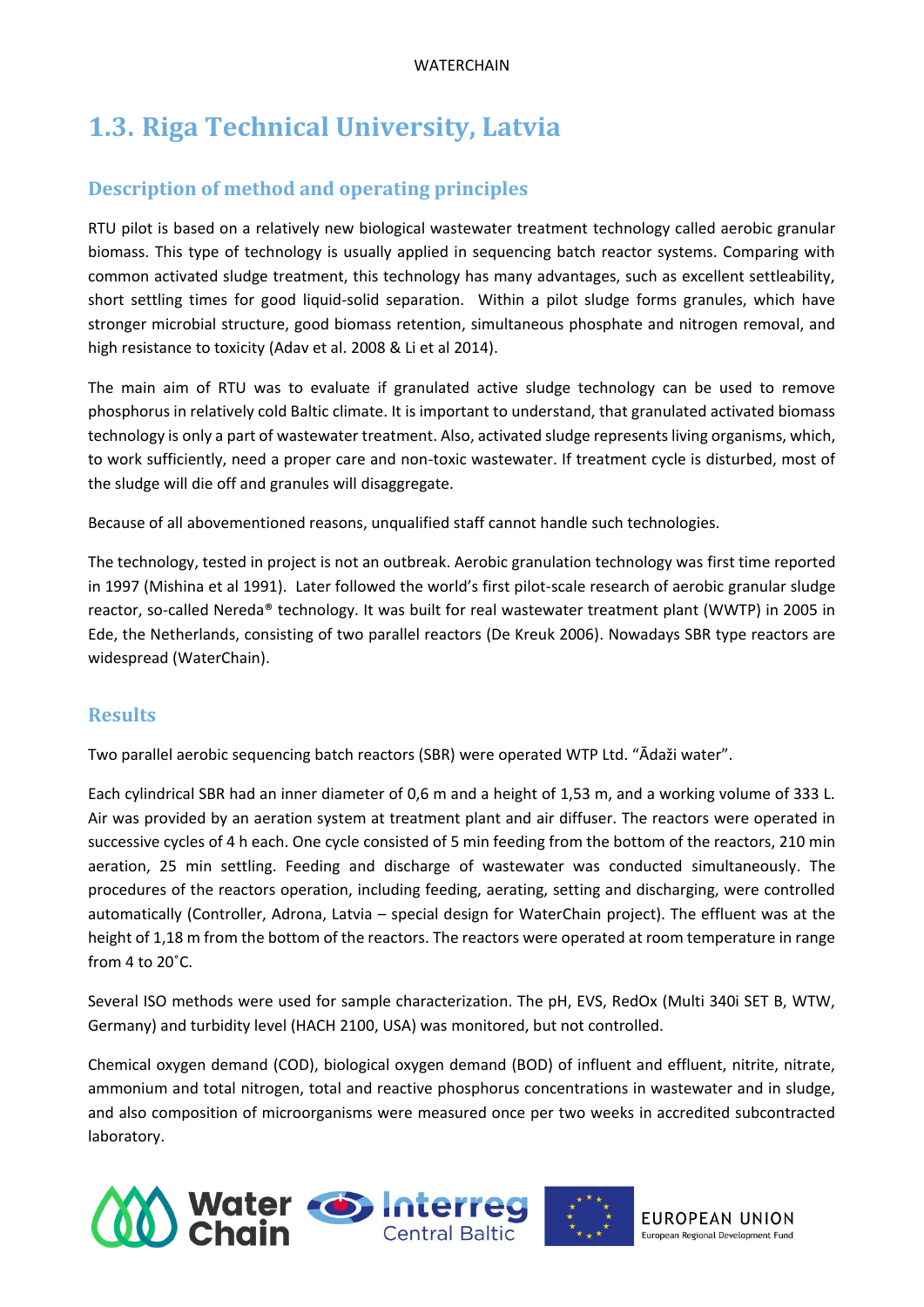## **Conclusions and recommendations**

Firstly, it is important to find a proper cycle for effective wastewater treatment and formation of granules. Usually process consists of simultaneous influent feed and effluent discharge, effective P, N, organic matter removal. After fast settling phase, the biomass is separated from the effluent and reactors are ready for a new cycle (Anonymous 2018). Previous literature studies showed that granules form only when COD in wastewater should be 1000 mg/L at minimal.

For used wastewater, the best cycle consisted of: 5 min feeding, 210 min aeration, 25 min settling and 5 min effluent discharge. Feeding and discharge of wastewater was conducted at one time. The procedures of the reactors operation, including feeding, aerating, setting and discharging, were controlled automatically by a digital process controller.

Secondly, it is important to monitor the quality (especially toxicity) of inlet wastewater, since granules at the formation stage are sensitive towards high concentrations of toxic substances.

Thirdly, it is of high importance to support system with uninterrupted electricity and aeration supply. Too intensive, too long or too short aeration can lead to disaggregation of granules.

Our results showed, that by changing aeration intensity, it is possible to move process either to effective COD, suspended solids and phosphorus, or nitrogen removal (but not both, P and N, simultaneously). Previous tests should be performed to find an optimal cycle.

### References:

Adav S.S., Lee D.-J., Show K.-Y., Tay J.-H. 2008. Aerobic granular sludge: Recent advances. Biotechnology Advances, 26, pp. 411-423.

Anonymous 2018. Nereda technology [https://www.royalhaskoningdhv.com/en-gb/nereda/nereda](https://www.royalhaskoningdhv.com/en-gb/nereda/nereda-wastewater-treatment-technology)[wastewater-treatment-technology](https://www.royalhaskoningdhv.com/en-gb/nereda/nereda-wastewater-treatment-technology)

De Kreuk M. 2006. Aerobic Granular Sludge - Scaling-up a new technology. PhD Thesis, Department of Biotechnology, The Netherlands: Technical University Delft

Li Y., Zhou J., Zhang L., Sun J. 2014. Aerobic granular sludge for simultaneous accumulation of mineral phosphorus and removal of nitrogen via nitrite in wastewater. Bioresource Technology, 154, pp. 178-184.

Mishina K., Nakamura M. 1991. Self-immobilization of aerobic activated sludge – a pilot study of the aerobic upflow sludge blanket process in municipal sewage treatment. Water Science and Technology, 23, pp. 981- 990.

WaterChain project, technical report: Feasibility report for identified solutions for nutrient removal. Available on request.

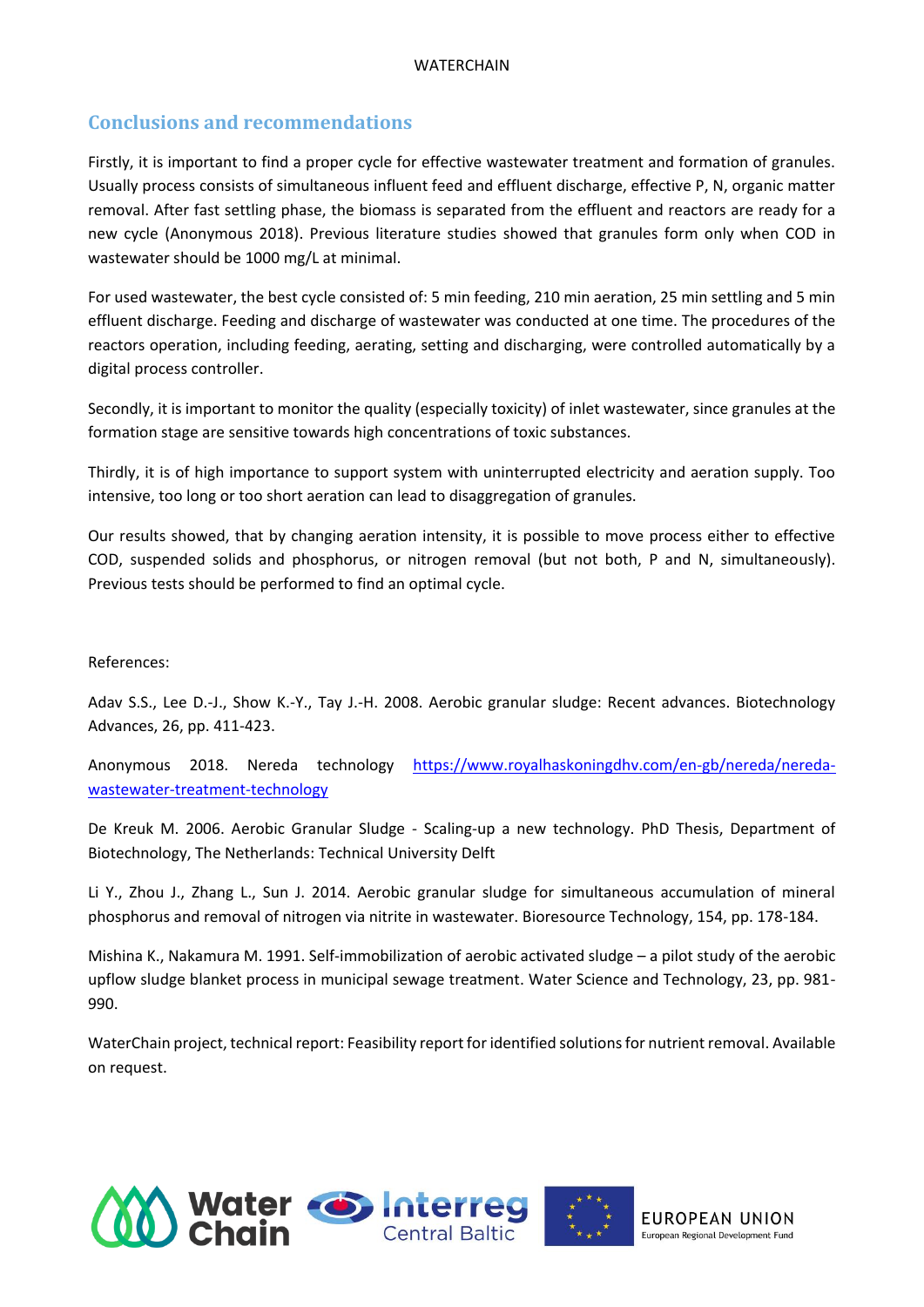## **1.4. Institute for Environmental Solutions, Latvia**

## **Description of method and operating principles**

In summer 2016 IES identified a smaller area (around Ogre town) within the larger WaterChain pilot territory containing a high density of potential agricultural ditches for the possible small-scale P removing filter installation. After examining more than 50 sites, 6 potential ditches were identified for further inspection. All the sampling sites were in a near vicinity to agricultural lands. The highest P values were observed in ditch No.2, where a pig farm is located nearby. Thus, it was decided to build a filter in this location. The most important component of the filter is a large plastic pipe (4m x 1.2m) dug in the earth and filled with P absorbing calcium granules (fig.1.). The pipe is preceded by a sedimentation basin where large, solid particles settle. The slowly flowing water enters the bottom of the filter and driven by pressure moves upwards through the granules, where P is adsorbed. Most of the P from the inflowing water (60 – 80%) is thus removed.



*Figure 1. The small-scale P filter. A) The filter with inlet/outlet pipes; B) The functioning filter with the sedimentation basin.* 

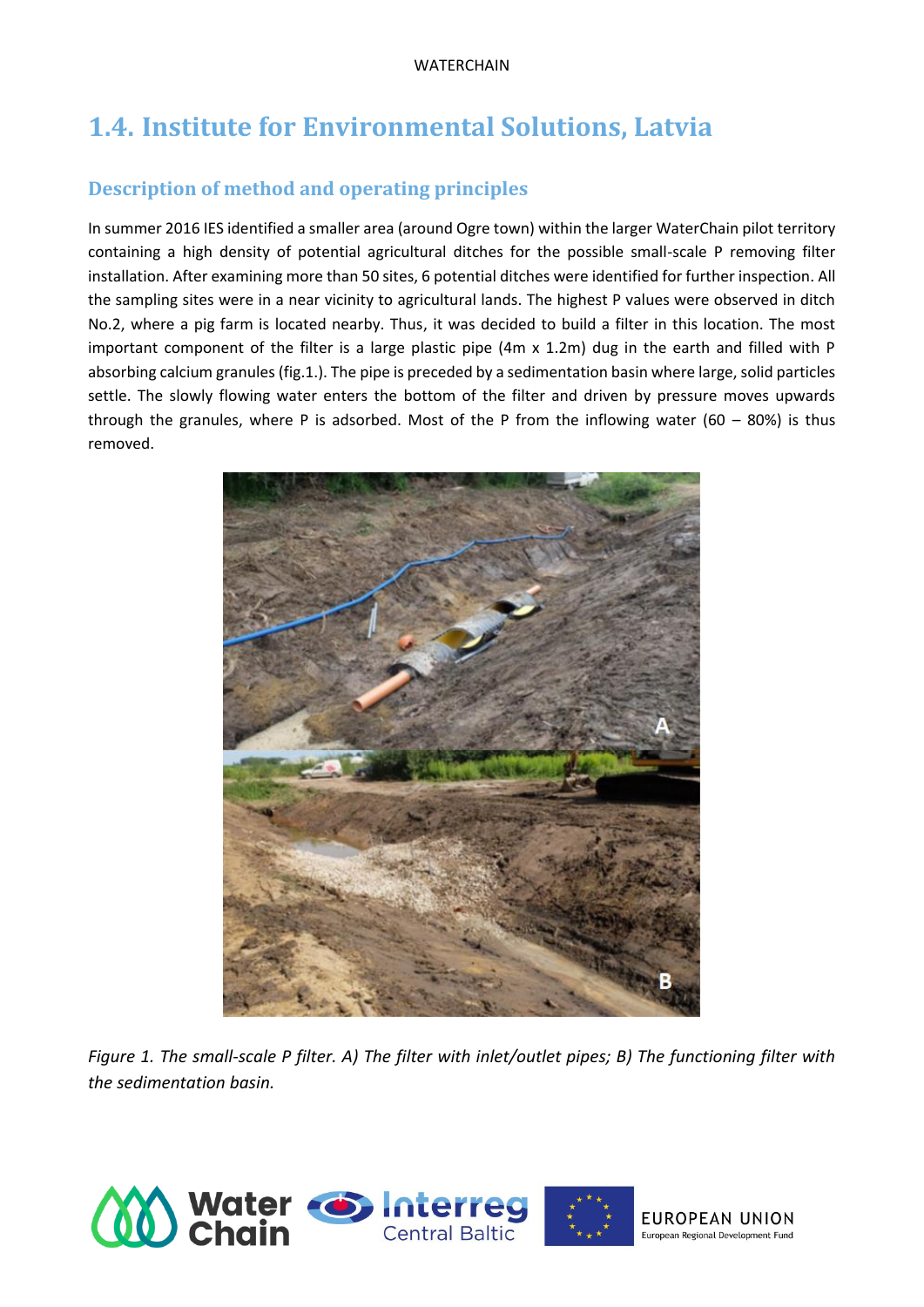### **Results**

The effectivity of the field scale filter was tested by measuring P contents at the inflow and outflow of the filter. The samples were analyzed in an accredited laboratory (Valmieras udens). In the first month after installation the filter removed 70 – 90% of phosphate ions. However, after that the filter became inefficient – the P concentrations did not change at the outlet of the filter. In August 2017 it was probably explained by the very heavy rains observed during the end of August/beginning of September. The increased water flowrates may then have led to the lowered efficiency of the filter. In addition to this, the sector of the filter that ensures the overflow of the water when it reaches the critical level in the sedimentation basin, was damaged by the heavy rain resulting in a need to perform some structural reconstruction. Even after the structural reconstruction the filter did not remove the expected amount of phosphorus and kept overflowing.

Thereby during a partner meeting in Turku (12-13.09.2017) the involved partners (TUT, PJI, IES) identified a common need to achieve better understanding on the function of phosphorus reducing filters and to modify and optimize it based on the observed problems in the field. It was decided that the most cost-effective and reasonable way to construct the last pilot by IES would be doing it in the laboratory scale in TUT.

### *Lab-scale filter test results*

During December 2017 to March 2018 hydraulic tests for the phosphorus retention filter were carried out. The experiment was hosted by the Laboratory of Fluid Mechanics at the Tallinn University of Technology. Four different design configurations were tested to identify the means for increasing the water flow rate that the filter can handle before overflow conditions develop. The tests were run using an open structure with dimensions of 1.7 x 0.6 x 0.4 m (Fig.2.). The inlet was split into two water distribution pipes placed on the bottom of the structure. PVC pipes of 75 cm diameter were used. The structure was mounted into a laboratory flume. It was filled with crushed granite (8-16 mm in diameter) and Nordkalk™ granules (pelletized calcium hydroxide) mixed in even volumes for the first test and only granite for the  $2^{nd}$  to  $4^{th}$  test.

The following design configurations were tested:

- **A.** 5 cm elevation difference between the filter inlet and outlet, and evenly distributed hole pattern at the water distribution pipes;
- **B.** 5 cm elevation difference between the filter inlet and outlet, and denser hole distribution at the other half (towards the outflow) of the water distribution pipes;
- **C.** 15 cm elevation difference between the filter inlet and outlet, and evenly distributed hole pattern at the water distribution pipes;
- **D.** 15 cm elevation difference between the filter inlet and outlet, and denser hole distribution at the other half of the water distribution pipes.

For the evenly distributed pattern, holes with diameter of 4.8 mm were drilled every two cm in six lines covering all the pipe in the length of 1.35m. The total surface area of the holes was  $\sim$ 72 cm<sup>2</sup>. For increased hole pattern the first half of the distribution pipe was covered with the evenly distributed pattern, while for the other half a hole every two cm in 10 lines were drilled. The total surface area of the holes for this pattern was  $\sim$ 98 cm<sup>2</sup>.

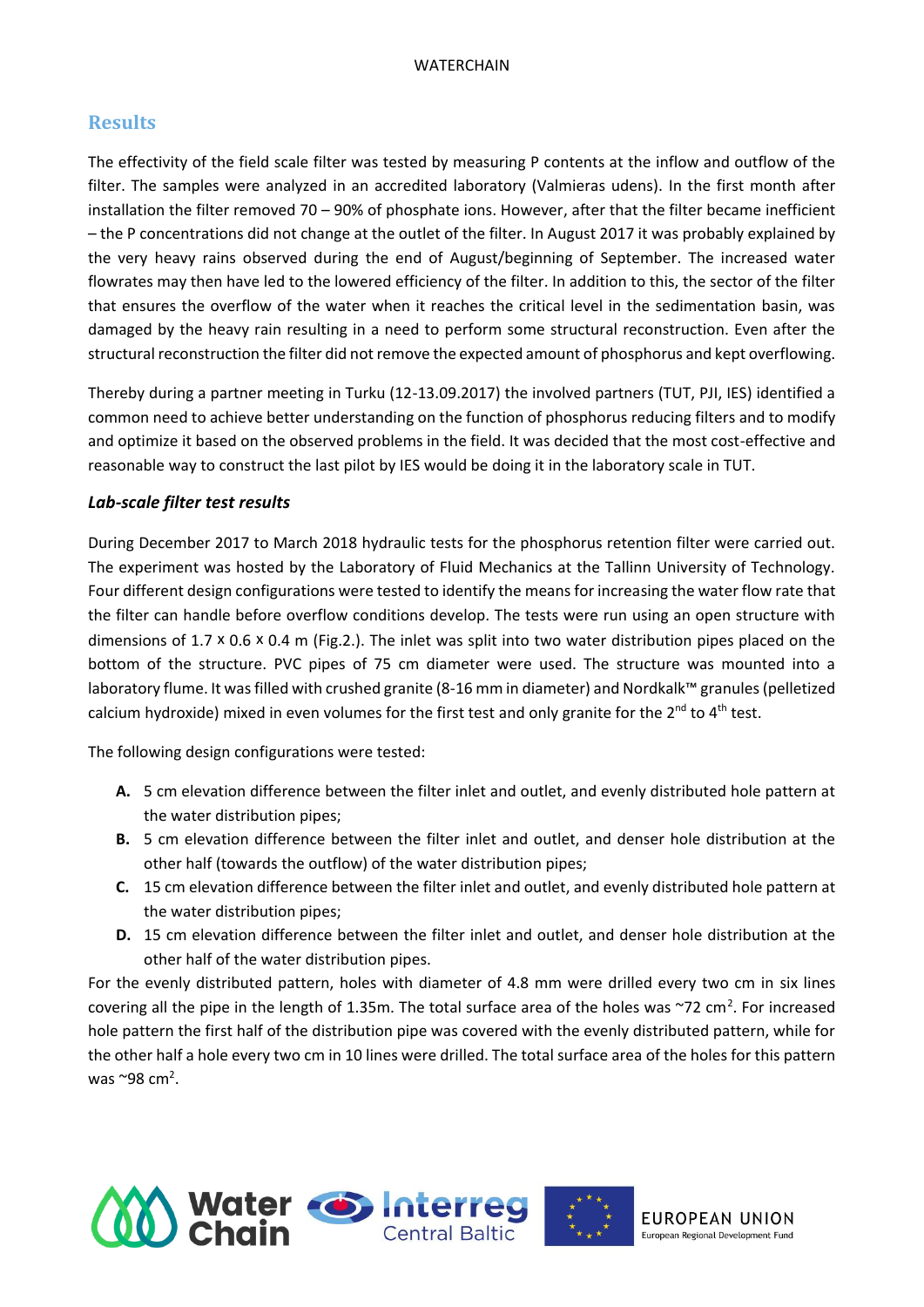

### *Figure 2. Filter during a test.*

During the run of design configuration-A, it was observed that after one week the distribution pipes become clogged by the dissolved calcium hydroxide, thus lowering the equilibrium water flow rate to  $\sim$ 2 l s<sup>-1</sup>. In total, ~43% of the holes, mainly on the bottom part and ending of the pipe, were covered by dissolved calcium hydroxide. To avoid further contamination of laboratory water reservoir by the calcium hydroxide, following tests were run without the Nordkalk™ granules in the filtering media. Such approach was accepted, because no difference in the equilibrium flow rates were observed for preliminary test without filtering media and test of design configuration-A. Tests for design configurations B, C and D were run for one hour to detect the equilibrium water flow rate.

The conducted test runs clearly indicated that major increase in flow rate that the filter can handle without an overflow can be achieved by increasing the elevation between the inlet and outlet. Change in the hole patter had a minor impact on the equilibrium water flow rate (Table 1). This design improvement should be considered when other full-scale phosphorus retention filters are constructed. Current installation has relatively small height difference (~10 cm) between the inlet and outlet.